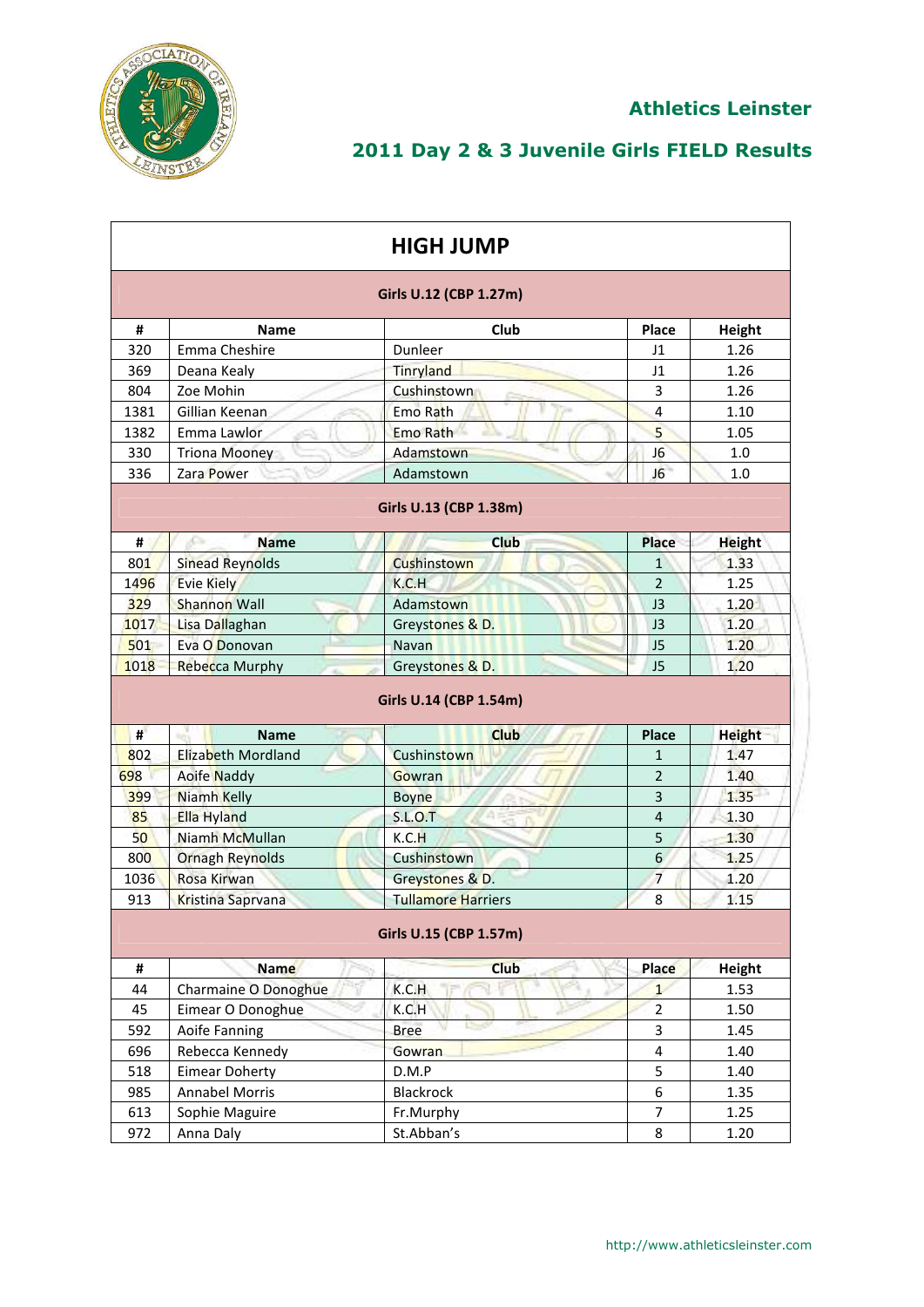

|      |                        | Girls U.16 (CBP 1.67m)         |                |               |
|------|------------------------|--------------------------------|----------------|---------------|
| #    | <b>Name</b>            | Club                           | Place          | Height        |
| 449  | Amy McTeggart          | Boyne                          | $\mathbf{1}$   | 1.63          |
| 87   | Lauren Dwyer           | S.L.O.T                        | $\overline{2}$ | 1.50          |
| 863  | Niamh Quinn            | North Laois                    | 3              | 1.50          |
| 541  | <b>Shannen Dawkins</b> | Horeswood                      | $\overline{4}$ | 1.50          |
| 1029 | <b>Aisling Moore</b>   | Greystones & D.                | 5              | 1.45          |
| 611  | Leah Kelly             | Fr.Murphy                      | 6              | 1.45          |
| 328  | Claire Stephenson      | Adamstown                      | $\overline{7}$ | 1.30          |
| 573  | Shauna Minnock         | Celbridge                      | 8 <sup>1</sup> | 1.25          |
| 699  | Sinead Naddy           | Gowran                         | $\overline{9}$ | 1.25          |
| #    | <b>Name</b>            | Girls U.17 (CBP 1.65m)<br>Club | <b>Place</b>   | <b>Height</b> |
| 38   | <b>Sinead McDonagh</b> | K.C.H                          | $1^{\circ}$    | 1.55          |
| 39   | <b>Catriona Twomey</b> | K.C.H                          | $\overline{2}$ | 1.50          |
| 612  | <b>Amber McGourty</b>  | Fr.Murphy                      | 3              | 1.40          |
| 509  | Kathryn Weir           | Crookstown M/V                 | $\overline{4}$ | 1.25          |
|      |                        | Girls U.18 (CBP 1.69m)         |                |               |
| #    | <b>Name</b>            | <b>Club</b>                    | <b>Place</b>   | <b>Height</b> |
| 814  | <b>Emily Rogers</b>    | St.Peter's                     | $\mathbf{1}$   | 1.63          |
|      |                        | Girls U.19 (CBP 1.69m)         |                |               |
| #    | <b>Name</b>            | <b>Club</b>                    | <b>Place</b>   | <b>Height</b> |
| 948  | Catherina Corcoran     | <b>Bree</b>                    | $\mathbf{1}$   | 1.55          |
| 495  | <b>Emma Foley</b>      | Trim                           | $\overline{2}$ | 1.50          |
|      |                        |                                |                |               |

|     |                             | <b>SHOT</b>         |               |                 |  |  |
|-----|-----------------------------|---------------------|---------------|-----------------|--|--|
|     | Shot Girls u.12 (CBP 7.59m) |                     |               |                 |  |  |
| #   | <b>Name</b>                 | <b>Club</b>         | <b>Place</b>  | <b>Distance</b> |  |  |
| 338 | Marguerite Furlong          | Adamstown           |               | 6.74            |  |  |
| 690 | Cliona Byrne                | Roundwood & D.      | $\mathcal{P}$ | 6.52            |  |  |
| 711 | Sarah Sheridan              | Mullingar Harrier's | 3             | 6.06            |  |  |
| 320 | Emma Cheshire               | <b>Dunleer</b>      | 4             | 5.93            |  |  |
| 377 | <b>Becky Burke</b>          | Kilmore Mrs.        | 5             | 5.90            |  |  |
| 957 | Ava Dempsey                 | <b>Bree</b>         | 6             | 5.71            |  |  |
| 804 | Zoe Mohan                   | Cushinstown         | 7             | 5.47            |  |  |
| 393 | Emma Kelly                  | <b>Brow Rangers</b> | 8             | 5.34            |  |  |
| 394 | Grainne Kelly               | <b>Brow Rangers</b> | 9             | 5.11            |  |  |
| 336 | Zara Power                  | Adamstown           | 10            | 5.04            |  |  |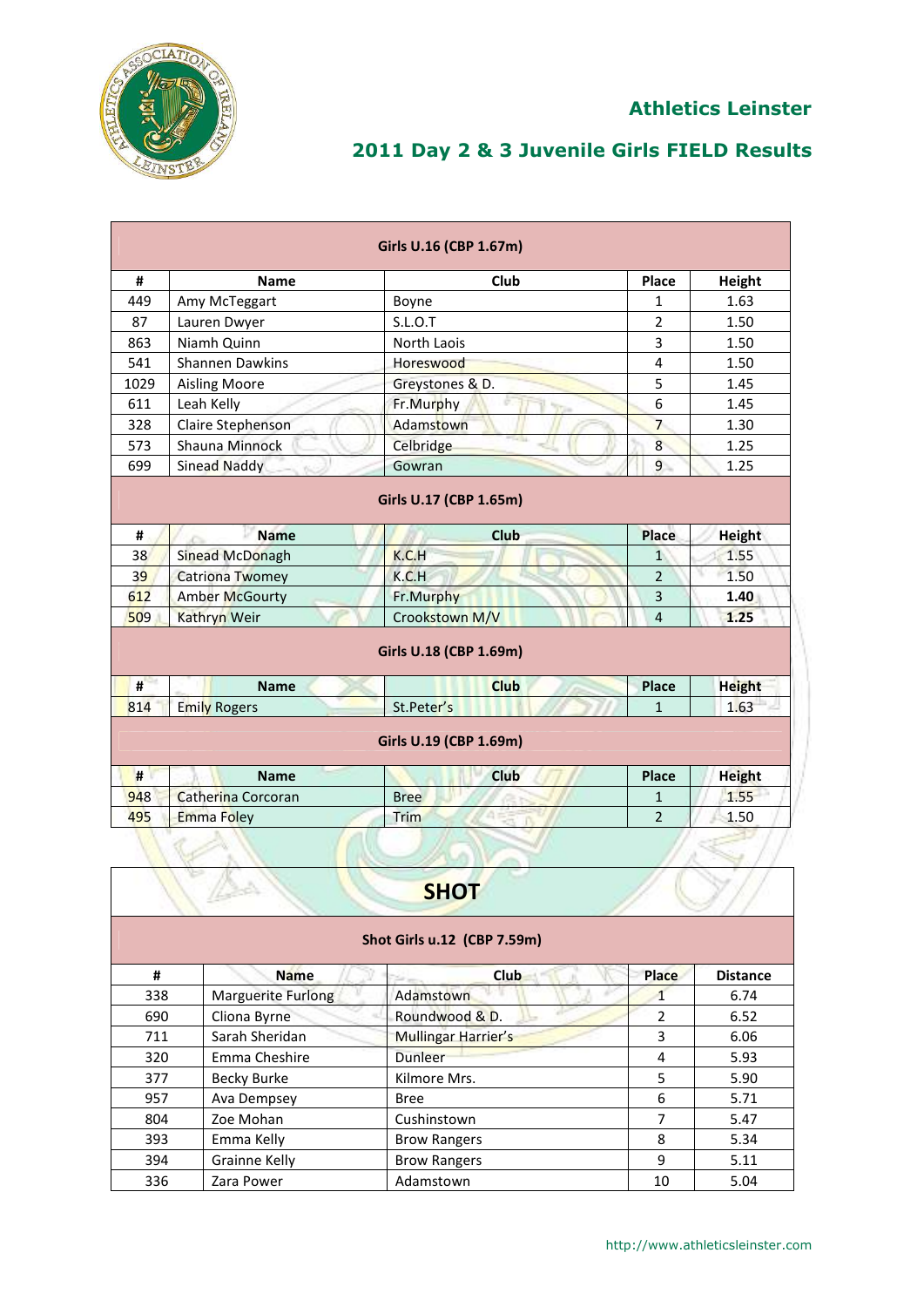

| 395  | Roisin Ryan                 | <b>Brow Rangers</b>          | 11               | 5.01             |
|------|-----------------------------|------------------------------|------------------|------------------|
| 563  | Ruth Dwyer                  | Celbridge                    | 12               | 4.93             |
| 805  | Shauna White                | Cushinstown                  | 13               | 4.58             |
| 322  | Niamh O Connor              | Celbridge                    | 14               | 4.40             |
|      | Lara Curran                 | Kildare                      | 15               | 3.95             |
| 572  | Lauren Reeves               | Celbridge                    | 16               | 3.89             |
| 382  | <b>Christor Reville</b>     | Kilmore Mrs.                 | 17               | 3.82             |
|      |                             | Shot Girls u.13 (CBP 9.78m)  |                  |                  |
| #    | Name                        | <b>Club</b>                  | <b>Place</b>     | <b>Distance</b>  |
| 1052 | <b>Nicole Kehoe Dowling</b> | St.Abban's                   | $\mathbf{1}$     | <b>CBP 10.40</b> |
| 712  | Niamh Fogarty               | Mullingar Harrier's          | $\overline{2}$   | 9.00             |
| 806  | Caoimhe Doyle               | Cushinstown                  | $\overline{3}$   | 7.41             |
| 939  | <b>Tara Farrell</b>         | Enniscorthy A.C              | $\overline{4}$   | 7.39             |
| 473  | <b>Emma Mulcahy</b>         | <b>Brow Rangers</b>          | 5                | 6.79             |
| 561  | <b>Roisin McConnon</b>      | Celbridge                    | 6                | 6.70             |
| 586  | <b>Grace Casey</b>          | Eire Og                      | $\overline{7}$   | 6.50             |
| 619  | Aoife Copaj                 | St.Gerard's                  | 8                | 6.27             |
| 384  | Tara Ryan                   | <b>Brow Rangers</b>          | 9                | 5.64             |
| 907  | Muireann McDaid             | <b>Tullamore Harriers</b>    | 10               | 5.50             |
| 908  | Sarah Bracken               | <b>Tullamore Harriers</b>    | 11               | 5.41             |
| 688  | <b>Estelle Smith</b>        | Roundwood & D.               | 12               | 5.23             |
| 801  | Sinead Reynolds             | Cushinstown                  | J13              | 4.96             |
| 496  | Andew Lynam                 | Trim                         | J13              | 4.96             |
| 686  | Larah Gorman                | Roundwood & D.               | 15               | 4.75             |
| 692  | <b>Roisin Belton</b>        | Roundwood & D.               | 16               | 4.74             |
| 691  | Laoise Cullen               | Roundwood & D.               | 17               | 4.72             |
| 473  | Emma Mulcahy                | <b>Naas</b>                  | 18               | 4.62             |
|      |                             | Shot Girls u.14 (CBP 11.27m) |                  |                  |
| #    | <b>Name</b>                 | <b>Club</b>                  | <b>Place</b>     | <b>Distance</b>  |
| 971  | Alannah Rowan               | St.Abban's                   | 1                | 10.78            |
| 531  | Seodhna Hoey                | St.Michael's                 | 2                | 10.01            |
| 524  | <b>Chloe Finley</b>         | Glenmore                     | 3                | 9.30             |
| 392  | <b>Amy Nolan</b>            | <b>Brow Rangers</b>          | 4                | 8.74             |
| 719  | Moya Leydon                 | Mullingar Harrier's          | 5                | 8.57             |
| 508  | Laura Quigley               | Crookstown M/V               | $6 \overline{6}$ | 8.21             |
| 635  | Ciara Maguire               | Na Fianna                    | 7                | 7.78             |
| 912  | <b>Annmarie Molloy</b>      | Tullamore Harrier's          | 8                | 7.67             |
| 84   | Leah Hutton                 | St. L. O'Toole               | 9                | 7.25             |
| 800  | Ornagh Reynolds             | Cushinstown                  | 10               | 7.20             |
| 1487 | Liz Brophy                  | St. Abban's                  | 11               | 6.93             |
| 355  | Cora Power                  | St. Joseph's                 | 12               | 6.88             |
| 506  | Tara Breen                  | Crookstown M/V               | 13               | 6.35             |
| 335  | Roisin Stephenson           | Adamstown                    | 14               | 5.95             |
| 486  | Caoimhe Holmes              | Naas                         | 15               | 4.97             |
|      |                             |                              |                  |                  |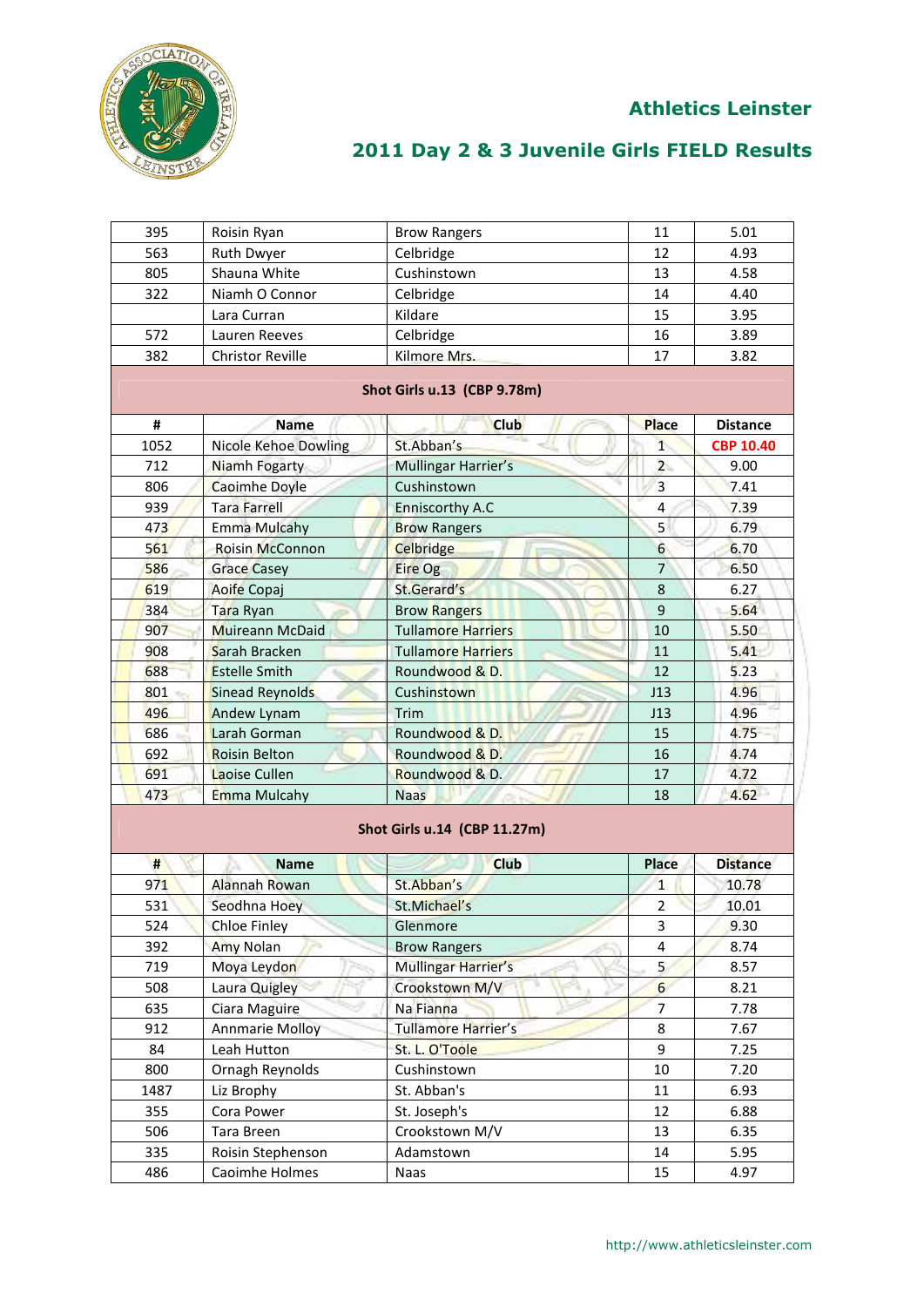

| 562  | Aoife Tynan          | Celbridge                  | 16             | 4.58            |
|------|----------------------|----------------------------|----------------|-----------------|
| 1359 | Gemma Mahon          | <b>Tullamore Harriers</b>  | 17             | 3.96            |
| 1358 | Sinead Nolan         | <b>Tullamore Harriers</b>  | 18             | 3.02            |
|      |                      | Girls U.15 (CBP 11.34m)    |                |                 |
| #    | Name                 | Club                       | Place          | <b>Distance</b> |
| 510  | Ciara Dunne          | Crookstwon M/V             | 1              | 10.89           |
| 1044 | Kelly Brady          | Bohermeen                  | $\overline{2}$ | 10.27           |
| 45   | Eimear O'Donoghue    | K.C.H<br>$\frac{1}{2}$     | 3              | 8.99            |
| 926  | Michelle Keegan      | <b>Tullamore Harrier's</b> | $\overline{4}$ | 7.08            |
| 1045 | Michelle Ball        | <b>Bohermeen</b>           | $\overline{5}$ | 6.81            |
| 396  | Emma Smith           | Boyne                      | 6              | 6.69            |
| 851  | Suzanne Hyland       | Newbridge                  | 7              | 6.19            |
| 566  | Katie O'Donaghy      | Celbridge                  | 8              | 5.90            |
|      |                      | Girls U.16 (CBP 11.88m)    |                |                 |
| #    | <b>Name</b>          | <b>Club</b>                | <b>Place</b>   | <b>Distance</b> |
| 391  | Cliona Clarke        | <b>Brow Rangers</b>        | $\mathbf{1}$   | 8.77            |
| 958  | Niamh Rochford       | <b>Bree</b>                | 2              | 8.66            |
| 866  | <b>Rosie Stack</b>   | <b>North Laois</b>         | $\overline{3}$ | 8.51            |
| 943  | Hannah Mahon         | Enniscorthy                | 4              | 8.44            |
| 449  | Aimee McTeggart      | <b>Boyne</b>               | 5              | 8.30            |
| 867  | <b>Tara Buggie</b>   | <b>North Laois</b>         | 6              | 8.19            |
| 380  | Saoirse Burke        | Kilmore Mrs.               | $\overline{7}$ | 8.10            |
| 679  | Katie Coleman        | Roundwood & D.             | 8              | 8.02            |
| 863  | Niamh Quinn          | <b>North Laois</b>         | 9              | 7.40            |
| 573  | <b>Shaun Minnock</b> | <b>Celbridge</b>           | 10             | 6.68            |
|      |                      | Girls U.17 (CBP 12.21m)    |                |                 |
| #    | <b>Name</b>          | <b>Club</b>                | <b>Place</b>   | <b>Distance</b> |
| 509  | Kathryn Weir         | Crookstown M/V             | $\overline{1}$ | 10.85           |
| 39   | Catriona Twomey      | K.C.H                      | $\overline{2}$ | 9.15            |
| 1063 | Laura Dolan          | Ferbane                    | 3              | 8.81            |
| 375  | Ailbhe Kenny         | Tullamore Harrier's        | 4              | 5.33            |
|      |                      | Girls U.18 (CBP 13.12m)    |                |                 |
| #    | Name                 | Club                       | <b>Place</b>   | <b>Distance</b> |
| 701  | Sophie Parkinson     | Gowran                     | 1              | 11.28           |
| 731  | Ciara Fogarty        | Mullingar Harrier's        | 2              | 11.03           |
| 503  | Niamh Lister         | Navan                      | 3              | 7.90            |
| 567  | Siobhan Brady        | Celbridge                  | 4              | 7.56            |
| 684  | Rebecca Blair        | Roundwood & D.             | 5              | 5.34            |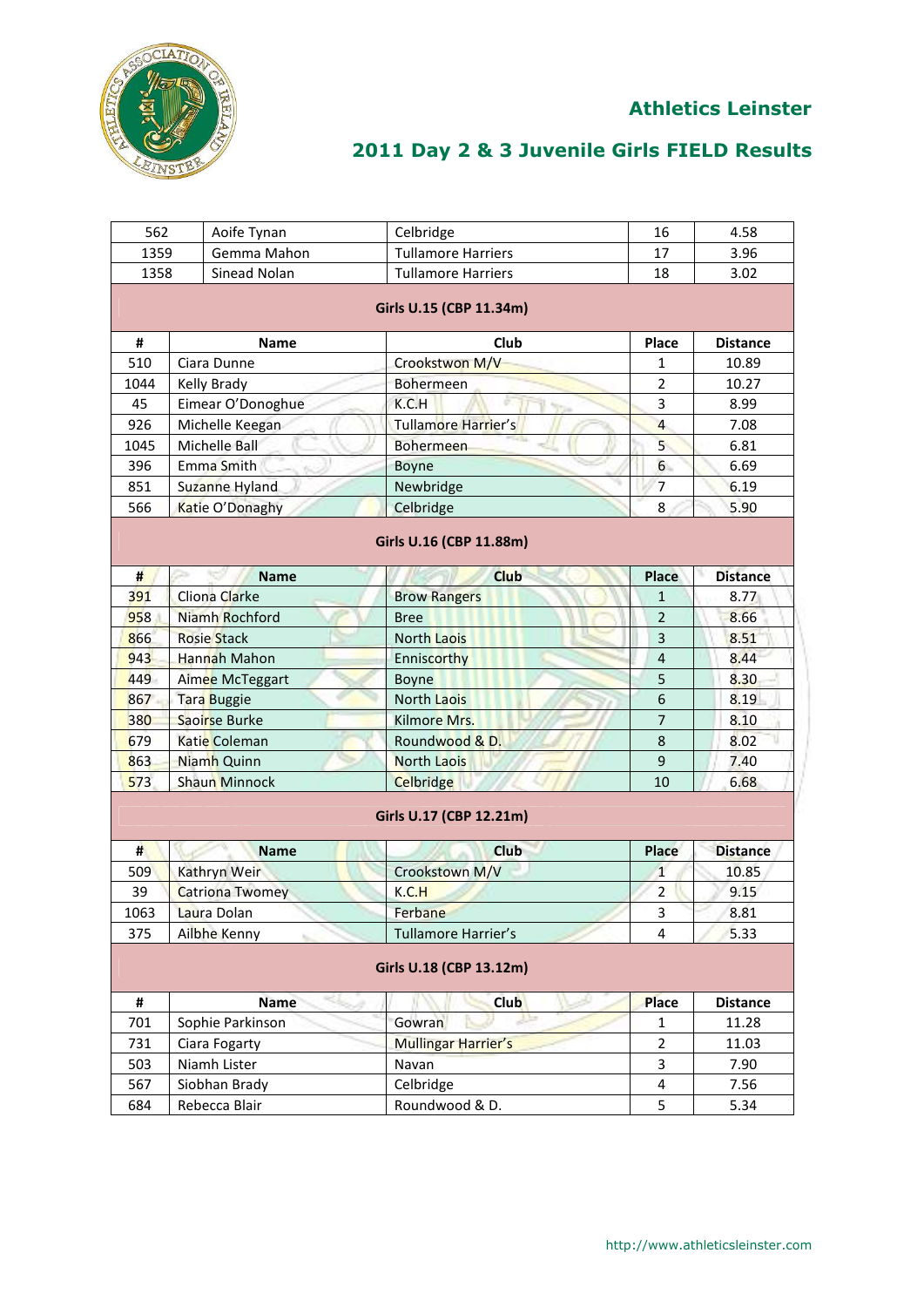

 $\sim$  and the set of  $\sim$ 

# **2011 Day 2 & 3 Juvenile Girls FIELD Results**

|     | Girls U.19 (CBP 13.09m) |                            |              |                 |  |
|-----|-------------------------|----------------------------|--------------|-----------------|--|
| #   | <b>Name</b>             | Club                       | <b>Place</b> | <b>Distance</b> |  |
| 343 | Emma Fenlon             | St. Joseph's               |              | 10.01           |  |
| 967 | Emma Daly               | St. Abban's                |              | 9.88            |  |
| 963 | Emma Owens              | St. Paul's                 |              | 8.79            |  |
| 922 | Kelly Cunningham        | <b>Tullamore Harrier's</b> | 4            | 8.20            |  |

ATATT

| <b>LONG JUMP</b>      |                          |                           |                |                 |  |
|-----------------------|--------------------------|---------------------------|----------------|-----------------|--|
| Girls U.12 (CBP 4.29) |                          |                           |                |                 |  |
| #                     | <b>Name</b>              | <b>Club</b>               | Place          | <b>Distance</b> |  |
| 805                   | Zoe Mohin                | Cushinstown               | $\mathbf{1}$   | 3.97            |  |
| 1360                  | <b>Martyna Balcer</b>    | K.C.H                     | $\overline{2}$ | 3.97            |  |
| 614                   | Kate O'Connor            | St.Gerard's               | $\overline{3}$ | 3.85            |  |
| 369                   | Daena Kealy              | Tinryland                 | $\overline{4}$ | 3.55            |  |
| 860                   | <b>Erone Fitzpatrick</b> | <b>North Laois</b>        | 5              | 3.54            |  |
| 805                   | Shauna White             | Cushinstown               | $6\phantom{1}$ | 3.45            |  |
| 63                    | <b>Orla Casey</b>        | K.C.H                     | $\overline{7}$ | 3.44            |  |
| 511                   | <b>Aoife Kelly</b>       | Crookstown M/W            | 8              | 3.38            |  |
| 901                   | Niamh Rafter             | <b>Tullamore Harriers</b> | 9              | 3.28            |  |
| 593                   | Laura Curran             | Kildare A.C               | 10             | 3.24            |  |
| 1353                  | Gillian Keenan           | Emo/Rath                  | 11             | 3.17            |  |
| 64                    | Rebecca Keane            | K.C.H                     | 12             | 3.15            |  |
| 902                   | <b>Claire Rafter</b>     | <b>Tullamore Harriers</b> | 13             | 3.12            |  |
| 630                   | Deirdre Murray           | Na Fianna                 | 14             | 3.02            |  |
| 377                   | <b>Becky Burke</b>       | Kilmore Mrs.              | 15             | 2.92            |  |
| 480                   | <b>Anna Barry</b>        | <b>Naas</b>               | J16            | 2.90            |  |
| 1351                  | <b>Chloe Langford</b>    | Emo/Rath                  | J16            | 2.90            |  |
| 1350                  | Emma Lawlor              | Emo/Rath                  | 18             | 2.89            |  |
| 1010                  | <b>Eve Berney</b>        | Greystones & D.           | 19             | 2.87            |  |
| 331                   | Aoife Muldoon            | Adamstown                 | 20             | 2.82            |  |
| 1347                  | Katie O'Donnell          | St. Michael's             | 21             | 2.71            |  |
| 904                   | Geraldine Keegan         | <b>Tullamore Harriers</b> | 22             | 2.68            |  |
| 629                   | Sarah Daly               | Na Fianna                 | 23             | 2.54            |  |
| 1013                  | Shauna Dillane           | Greystones & D.           | 24             | 2.42            |  |
| 1011                  | Niamh Redford            | Greystones & D.           | 25             | 2.41            |  |
| 1348                  | Jessica Higgins          | St. Michael's             | 26             | 2.35            |  |
| 690                   | Cliona Byrne             | Roundwood & D.            | 27             | 1.95            |  |
| 1500                  | Amy Kavanagh             | Greystones & D.           | 28             | 1.45            |  |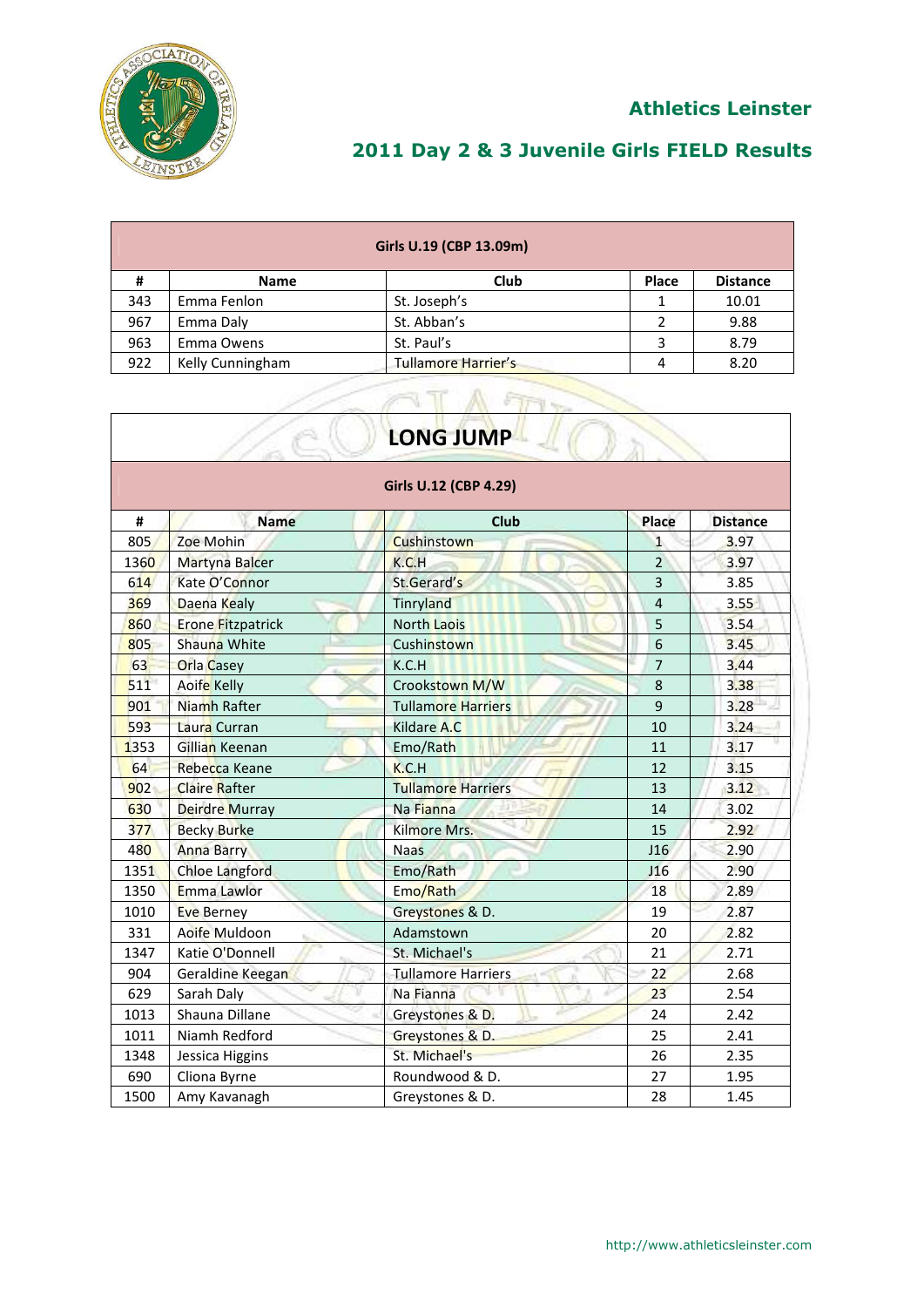

|      |                          | Girls U.13 (CBP 4.50m)    |                |                 |
|------|--------------------------|---------------------------|----------------|-----------------|
| #    | <b>Name</b>              | Club                      | Place          | <b>Distance</b> |
| 616  | <b>Gina Moss</b>         | St. Gerard's              | 1              | <b>CBP 4.80</b> |
| 78   | <b>Molly Scott</b>       | St. L. O'Toole            | $\overline{2}$ | <b>CBP 4.74</b> |
| 801  | Sinead Reynolds          | Cushinstown               | 3              | 4.24            |
| 803  | Shannon Sheehy           | Cushinstown               | 4              | 4.12            |
| 515  | Lisa Aspel               | Crookstown M/V            | 5              | 3.92            |
| 615  | Niamh Hayes              | St. Gerard's              | 6              | 3.85            |
| 1014 | Alison Dawson Whelan     | Greystones &D.            | $\overline{7}$ | 3.78            |
| 57   | Keeva O'Brien            | K.C.H                     | $\overline{8}$ | 3.68            |
| 1019 | Sinead O'Neill<br>0.6    | Greystones & D.           | $\overline{9}$ | 3.46            |
| 905  | <b>Zoe Murray</b>        | <b>Tullamore Harriers</b> | 10             | 3.37            |
| 490  | <b>Niamh Evans</b>       | <b>Naas</b>               | 11             | 3.36            |
| 1021 | <b>Rachael Browne</b>    | Greystones & D.           | J12            | 2.29            |
| 1015 | <b>Susie McPartland</b>  | Greystones & D.           | J12            | 3.29            |
| 1023 | Dymphna Cafferky         | Greystones & D.           | 14             | 3.26            |
| 352  | Sarah Lawlor             | St. Joseph's              | 15             | 3.24            |
| 329  | <b>Shannon Wall</b>      | Adamstown                 | 16             | 3.23            |
| 54   | <b>Clare Kirwin</b>      | K.C.H                     | J17            | 3.09            |
| 1016 | Sophie Boylan            | Greystones & D.           | J17            | 3.09            |
| 561  | <b>Roisin McConnon</b>   | Celbridge                 | 19             | 3.06            |
| 908  | Sarah Bracken            | <b>Tullamore Harriers</b> | 20             | 2.97            |
| 633  | Michaela Forde           | Na Fianna                 | 21             | 2.92            |
| 712  | Niamh Fogarty            | <b>Mullingar Harriers</b> | 22             | 2.91            |
| 807  | Amy O Connor             | Cushinstown               | 23             | 2.89            |
| 56   | <b>Aisling Morrissey</b> | K.C.H                     | J24            | 2.87            |
| 634  | <b>Grainne Clare</b>     | Na Fianna                 | J24            | 2.87            |
| 906  | <b>Emma Darby</b>        | <b>Tullamore Harriers</b> | J24            | 2.87            |
| 1020 | Alannah O'Carroll        | Greystones & D.           | J27            | 2.51            |
| 342  | Fiona O Shea             | St. Joseph's              | J27            | 2.51            |
| 617  | Sarah Woods              | St. Gerard's              | 28             | 2.48            |
| 686  | Larah Gorman             | Roundwood & D.            | 29             | 2.44            |
| 691  | Laoise Cullen            | Roundwood & D.            | 30             | 2.32            |
| 688  | <b>Estelle Smith</b>     | Roundwood & D.            | 31             | 2.04            |
|      |                          | Girls U.14 (CBP 4.92m)    |                |                 |
| #    | Name                     | <b>Club</b>               | <b>Place</b>   | <b>Distance</b> |
| 802  | Elizabeth Mordland       | Cushinstown               | 1              | 4.58            |
| 1060 | Aideen Kane              | St. Killian's             | $\overline{2}$ | 4.38            |
| 399  | Niamh Kelly              | Boyne                     | 3              | 4.29            |
| 502  | Aisling O'Flynn          | Navan                     | 4              | 4.23            |
| 988  | Amaris Borel             | Parnell                   | 5              | 4.21            |
| 86   | Ava Murphy               | St. L. O'Toole            | 6              | 4.17            |
| 84   | Leah Hutton              | St. L. O'Toole            | 7              | 4.12            |
| 1354 | Aisling McDonagh         | K.C.H                     | 8              | 4.12            |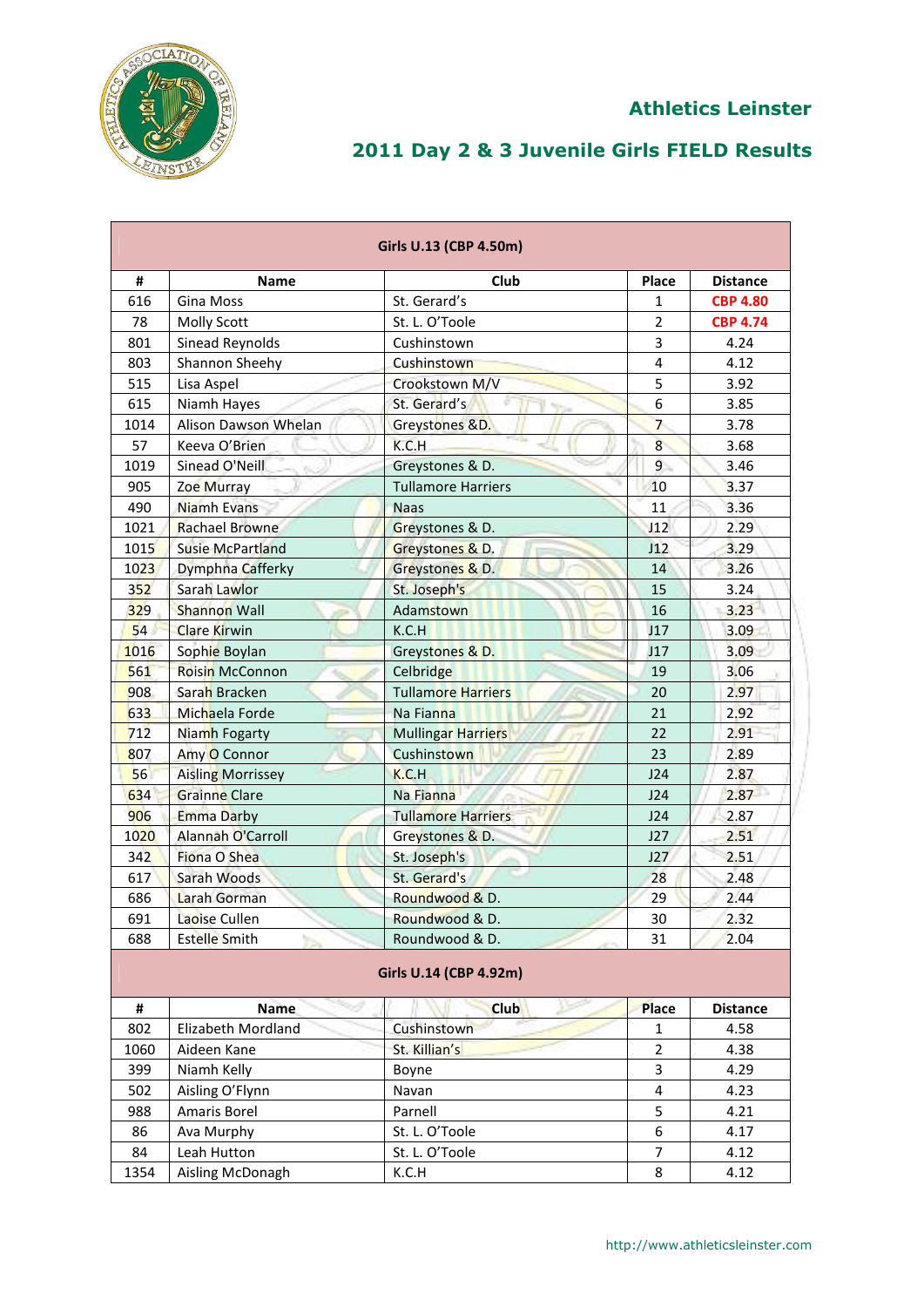

#### **Athletics Leinster**

| 370<br>Tinryland<br>Lauryn Kealy<br>952<br>Chloe Whelan<br><b>Bree</b><br>507<br>Crookstown M/V<br>Katie Quigley<br>913<br><b>Tullamore Harriers</b><br>Kristina Saprvana<br>912<br>Ann Marie Molloy<br><b>Tullamore Harriers</b><br>52<br>Aoibhe O Shea<br>K.C.H | 9<br>10<br>11<br>12     | 4.03<br>3.99    |
|-------------------------------------------------------------------------------------------------------------------------------------------------------------------------------------------------------------------------------------------------------------------|-------------------------|-----------------|
|                                                                                                                                                                                                                                                                   |                         |                 |
|                                                                                                                                                                                                                                                                   |                         |                 |
|                                                                                                                                                                                                                                                                   |                         | 3.94            |
|                                                                                                                                                                                                                                                                   |                         | 3.78            |
|                                                                                                                                                                                                                                                                   | 13                      | 3.77            |
|                                                                                                                                                                                                                                                                   | 14                      | 3.61            |
| Crookstown M/V<br>506<br>Tara Breen                                                                                                                                                                                                                               | 15                      | 3.59            |
| 562<br>Aoife Tynan<br>Celbridge                                                                                                                                                                                                                                   | 16                      | 3.53            |
| <b>Tullamore Harriers</b><br>1359<br>Gemma Mahon                                                                                                                                                                                                                  | 17                      | 2.98            |
| 1024<br>Sadbh Redford<br>Greystones & D.                                                                                                                                                                                                                          | 18                      | 2.97            |
| 1358<br><b>Tullamore Harriers</b><br>Sinead Nolan                                                                                                                                                                                                                 | 19                      | 2.29            |
| Girls U.15 (CBP 5.20m)                                                                                                                                                                                                                                            |                         |                 |
| <b>Club</b><br>#<br><b>Name</b>                                                                                                                                                                                                                                   | Place                   | <b>Distance</b> |
| <b>Annie Stafford</b><br>674<br><b>Menapians</b>                                                                                                                                                                                                                  | $\mathbf{1}$            | 5.18            |
| 307<br>St. L. O'Toole<br><b>Grace Lawler</b>                                                                                                                                                                                                                      | $\overline{2}$          | 4.78            |
| St. Killian's<br>1059<br><b>Jane Shovlin</b>                                                                                                                                                                                                                      | 3                       | 4.66            |
| 914<br><b>Tullamore Harrier's</b><br>Nicole Cocoman                                                                                                                                                                                                               | $\overline{4}$          | 4.39            |
| Tullamore Harrier's<br>926<br>Michelee Keegan                                                                                                                                                                                                                     | 5                       | 4.29            |
| 985<br><b>Annabel Morris</b><br><b>Blackrock</b>                                                                                                                                                                                                                  | 6                       | 4.24            |
| 1481<br>Mullingar Harrier's<br>Maeve O'Reilly                                                                                                                                                                                                                     | $\overline{7}$          | 4.15            |
| 983<br>Aoife Cunningham<br><b>Blackrock</b>                                                                                                                                                                                                                       | 8                       | 3.98            |
| 478<br><b>Anna Begley</b><br><b>Naas</b>                                                                                                                                                                                                                          | J9                      | 3.92            |
| 1037<br><b>Aoife Phelan</b><br>Greystones & D.                                                                                                                                                                                                                    | J9                      | 3.92            |
| 450<br>Eimear O Rourke<br>Boyne                                                                                                                                                                                                                                   |                         |                 |
|                                                                                                                                                                                                                                                                   | 11                      | 3.69            |
| 396<br>Emma Smith<br>Boyne                                                                                                                                                                                                                                        | 12                      | 2.89            |
| Girls U.16 (CBP 5.40m)                                                                                                                                                                                                                                            |                         |                 |
| #<br>Club<br><b>Name</b>                                                                                                                                                                                                                                          | <b>Place</b>            | <b>Distance</b> |
| 87<br>St. L. O'Toole<br><b>Lauren Dwyer</b>                                                                                                                                                                                                                       | 1                       | 4.95            |
| 477<br><b>Emer McCabe</b><br><b>Naas</b>                                                                                                                                                                                                                          | $\overline{2}$          | 4.72            |
| Roundwood & D.<br>678<br><b>Amy Murphy</b>                                                                                                                                                                                                                        | 3                       | 4.52            |
| 950<br><b>Catriona Carroll</b><br><b>Bree</b>                                                                                                                                                                                                                     | $\overline{\mathbf{4}}$ | 4.49            |
| 479<br>Siobhan McArdle<br><b>Naas</b>                                                                                                                                                                                                                             | 5                       | 4.45            |
| 944<br>Hannah Sullivan<br>Enniscocrthy                                                                                                                                                                                                                            | 6                       | 4.42            |
| 611<br>Leah Kelly<br>Fr. Murphy                                                                                                                                                                                                                                   | 7                       | 4.34            |
| 943<br>Hannah Mahon<br>Enniscorthy                                                                                                                                                                                                                                | 8                       | 4.04            |
| 1028<br><b>Isobel Grant</b><br>Greystones & D.                                                                                                                                                                                                                    | 9                       | 3.11            |
| Girls U.17 (CBP 5.58m)                                                                                                                                                                                                                                            |                         |                 |
| #<br>Club<br>Name                                                                                                                                                                                                                                                 | Place                   | <b>Distance</b> |
| 493<br>Eileen Woods<br>Naas                                                                                                                                                                                                                                       | 1                       | 4.87            |
| 612<br>Fr. Murphy<br>Amber McGourty                                                                                                                                                                                                                               | $\overline{2}$          | 4.09            |
| 799<br>Niamh Reynolds<br>Cushinstown                                                                                                                                                                                                                              | 3                       | 3.90            |